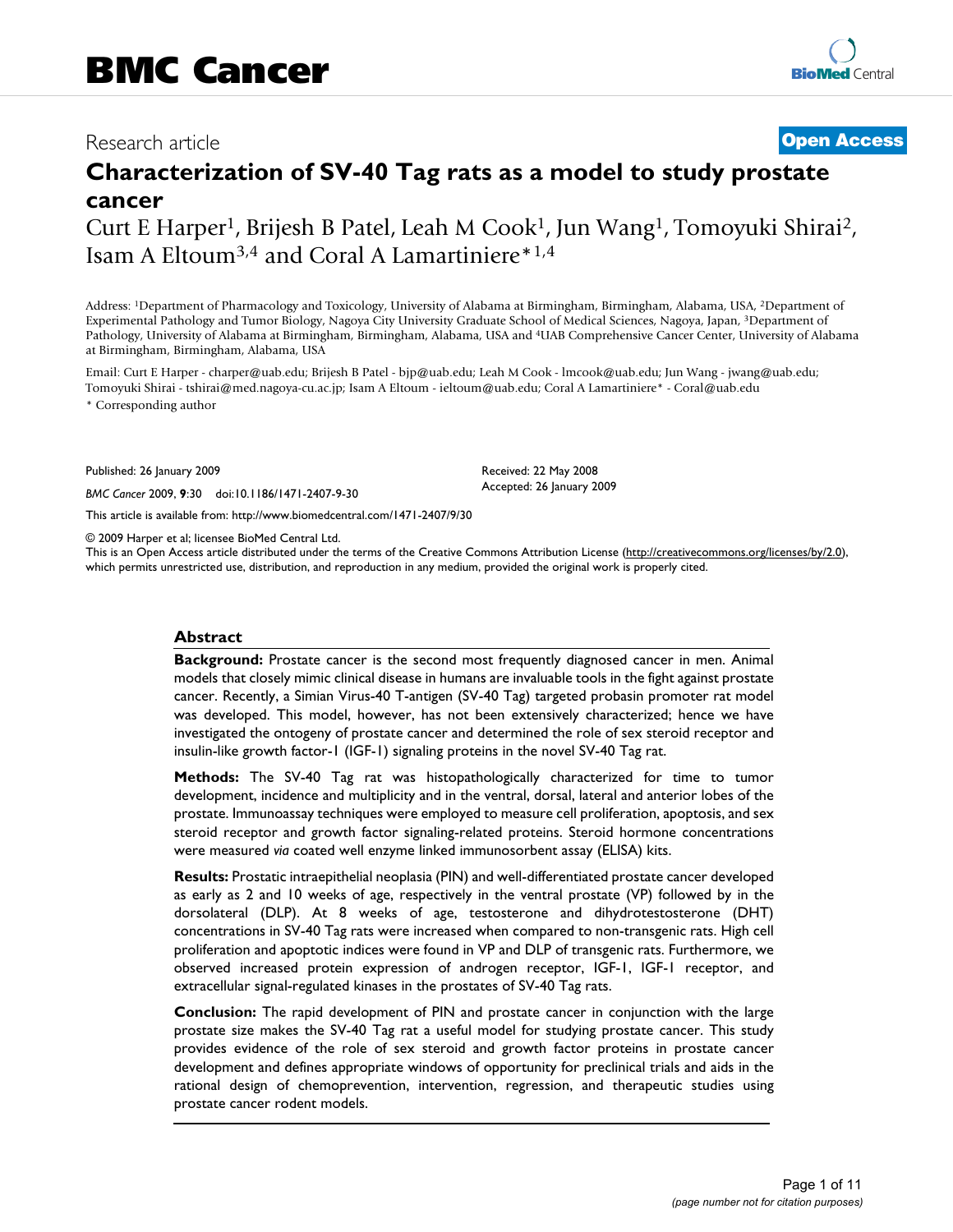## **Background**

Prostate cancer is the second most frequently diagnosed cancer in men, with 782,600 new cases projected to occur in 2007 [1]. It was estimated that 254,000 deaths would occur from prostate cancer in the past year. One of the first means of prostate cancer treatment was androgen deprivation and estrogen administration [2]. Hence, it is known that sex steroids and their receptors play a major role in prostate cancer etiology. The androgen receptor (AR) is believed to participate in prostate cancer progression, including its activation and up-regulation, point mutations, and ligand-independent activation. Testosterone, a ligand for the AR, is secreted primarily by the testes and is subsequently converted to DHT *via* the enzyme, 5-αreductase. DHT has a 50-fold higher binding affinity for AR and is 10 times more potent than testosterone [3]. Whether or not elevated blood levels of androgens are a significant risk factor for prostate cancer is open for debate. Some have reported that increased testosterone levels in the blood are associated with an increased risk of prostate cancer [4]. Others have failed to support the "androgen hypothesis" that circulating testosterone and DHT are positively associated with prostate cancer risk [5].

Estrogens and their receptors, including estrogen receptoralpha (ER-alpha) and estrogen receptor-beta (ER-beta), play an integral role in normal growth, differentiation, and development of the prostate. In a study of over 600 men, low circulating concentrations of estradiol were associated with a decreased risk of prostate cancer [4]. In the past, estrogens have been used to treat prostate cancer because it resulted in prostate growth inhibitory effects. However, toxicity and poor response rate associated with estrogen therapy have hindered its progress in treating prostate cancer. The timing of administration and dose often dictates the type of response produced by estrogens or estrogen-like chemicals [6].

Growth factor signaling also plays a critical role in the growth and development of the prostate, including the proteins of the insulin-like growth factor axis. The two growth factors, IGF-1 and IGF-2, interact with 6 known IGF-binding proteins (IGF-BPs), which regulate binding to the 2 IGF receptors (IGF-1R and IGF-2R). Elevated levels of IGF-1 and decreased levels of IGF-BP3 in the blood serum have been associated with an increased risk of advanced stage prostate cancer [7]. Additional support to the role of IGF-1 and prostate growth can be found in IGF-1 deficient mice that exhibit decreased prostate size [8] and increased rat prostate growth with systemic administration of IGF-1 [9]. The expression of IGF-1R in prostate cancer remains controversial. It has been proposed that reduced IGF-1R action is necessary for prostate cancer progression. Tennant *et al.* reported that IGF-1R expression is abundant in normal and early-stage tumors, but reduced

in advanced and metastatic prostate cancer [10]. The IGF-1 signal transduction cascade ultimately leads to the phosphorylation of intracellular substrates and activation of the mitogen-activated protein kinase/extracellular signalregulated kinase (MAPK/ERK) pathway. The MAPK/ERK pathway is involved in cell differentiation, cell survival, and cell migration [11]. ERKs, downstream effectors of growth factor and sex steroid receptor signaling, also regulate cell proliferation and apoptosis and participate in prostate carcinogenesis [11]. Furthermore, the MAPK/ERK signaling has the ability to re-activate the AR pathway by a hormone-independent mechanism that may lead to androgen-independent prostate cancer [12].

Animal models that closely mimic clinical disease in humans are invaluable tools in the fight against prostate cancer. The TRAMP model developed in 1995 has been used extensively as a prostate cancer model over the past decade [13]. One limitation of the TRAMP model, however, is that it is mouse-based; therefore, the prostates are very small and necessitate several dissected prostate lobes to allow extensive mechanism of action research at the protein level. Recently, Shirai and colleagues developed another SV-40 Tag targeted probasin promoter rodent model, this one in the Sprague Dawley rat [14]. However, this model has not been extensively characterized. Accordingly, we set out to thoroughly characterize the histopathology of autochthonous prostate cancer in the SV-40 Tag rat.

The goal of this study was to define appropriate windows of opportunity for pre-clinical trails using the SV-40 Tag rat. We report the incidence and pathological changes within the VP and DLP as a function of time throughout the natural history of prostate cancer in SV-40 Tag rats. Furthermore, we evaluated the role of sex steroid receptor and IGF-1 signaling proteins, cell proliferation, and apoptosis in the development of prostate cancer in this model. This study should aid in the rational design of chemoprevention, intervention, regression, and therapeutic studies using prostate cancer rodent models.

## **Methods**

## *Animals*

Animal care and use were conducted according to established guidelines approved by the National Institutes of Health and the Institutional Animal Care and Use Committee at the University of Alabama at Birmingham. Animals were housed in rooms maintained at  $24 \pm 1$  °C with a 12 hr light-dark cycle. All animals received powdered phytoestrogen-free AIN-76A diet (Harlan Teklad Global Diets, Wilmington, DE) and tap water.

SV-40 Tag rat breeders were provided for us by Dr. Tomoyuki Shirai of Nagoya City University Medical School *via*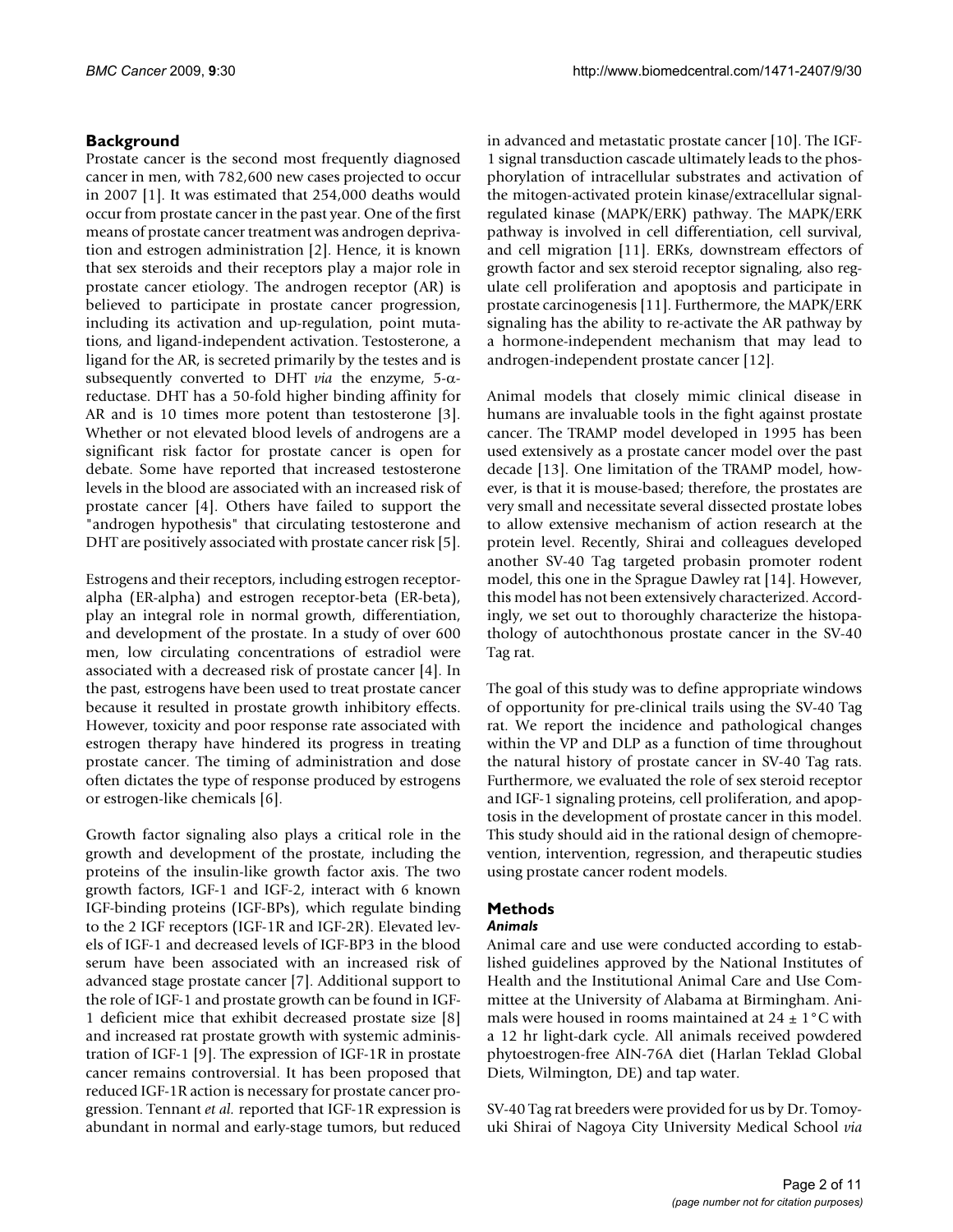Drs. Gail Prins and Steve Swanson of the University of Illinois at Chicago. Heterozygous SV-40 Tag females were crossed with non-transgenic males to generate heterozygous SV-40 Tag male offspring (SV-40 SD females × SD male breeders). Day 21 post-conception females were anesthetized and the offspring were caesarian-derived to yield mycoplasma-free offspring that were used to establish our colony. At 3 weeks of age, the offspring were weaned and tails were clipped. DNA was extracted using a DNeasy Tissue Kit (Qiagen, Valencia, CA), and a PCRbased screening assay was performed to evaluate transgene incorporation [13-15].

Rats were necropsied starting at day 1 post-partum, once per week from 1 to 6 weeks, and every 2 weeks starting at 6 weeks of age and concluding at 40 weeks. At time of dissection, prostates were excised, weighed, and flash frozen in liquid nitrogen. Because it is unclear which lobe in the rodent resembles the human peripheral zone, the prostatic location in humans where prostate cancer normally occurs [16], we chose to analyze both the DLP, which has historically been referred to as the homologue of the human prostate [17] and the VP. Blood was collected at sacrifice, centrifuged at 3,000 × *g* and serum was stored at -80°C until time of analysis.

## *Histopathology*

At necropsy, organs were examined for gross abnormalities. Macro-metastasis to the bone, abdominal wall, lymph nodes, liver, kidney, and lung was investigated. Prostate, testes, seminal vesicles and tumor weights were also recorded. The prostate and organs of suspected metastasis were placed in cassettes, immersed in 10% formalin, dehydrated in a series of alcohol dilutions, fixed in xylene, embedded in paraffin wax, sliced into 5 μm sections, and placed on microscope slides as described by Folkvord *et al*. [18]. Sections were stained with hematoxylin and eosin prior to histopathological examination. Dr. Isam Eltoum, a Board Certified Pathologist, blindly scored each coded sample using the following grading scale developed specifically for rodents [16,19-21]: Grade 1 (non-cancerous), Grade 2 (low-grade PIN), Grade 3 (HG-PIN), Grade 4 (well-differentiated lesion), Grade 5 (moderately differentiated lesion), or Grade 6 (poorly differentiated lesion).

## *Sex Steroid Hormone Concentrations in Blood Serum*

Serum total testosterone, DHT, and estradiol concentrations were measured in the blood serum using coated-well enzyme- and radio-immunoassays (Diagnostic Systems Laboratories, Inc., Webster, TX) as described by the manufacturer. The following kits were used: DSL 10–4000 (total testosterone), DSL 9600 (DHT), and DSL 4800 (estradiol). All samples were run in duplicate with eight samples per group by Dr. Richard Parker (Obstetrics and

Gynecology Department, UAB, Birmingham, AL). Standards provided by the manufacturer were used: 0.1–25 ng/ mL for total testosterone, 25–2500 pg/mL for DHT, and 20–6000 pg/mL for estradiol. Sensitivity for total testosterone, DHT, and estradiol were 0.04 ng/mL, 4 pg/mL, and 7 pg/mL, respectively.

## *IGF-1 Concentrations in Blood Serum*

IGF-1 concentrations were measured in blood serum using a coated well ELISA kit as described by Diagnostic Systems Laboratories, Inc. All samples were run in duplicate with eight samples per group. Concentration (ng/mL) of samples and controls were determined by plotting the mean absorbance readings of the controls and unknowns against the mean absorbance readings of all standards in a four-parameter curve fit.

## *Cell Proliferation*

Prostate tissues (VP and DLP) were harvested and processed for detecting Ki-67, a marker of cell proliferation as previously described [21]. Slides were viewed using a Nikon Labophot-2 microscope (Nikon Corporation, Tokyo, Japan) and digitally recorded using a Nikon 8.0 Mega Pixels CoolPix 8700 Digital Camera (Nikon). For Ki67 quantitation, epithelial cells were counted using Image J software (Image J, NIH). The VP and DLP were analyzed separately (a minimum of 1,000 cells counted per lobe per slide. The epithelial cells staining positive (brown) for Ki67 were counted as well as the non-proliferative epithelial cells (stained blue). The proliferative index was defined as the number of positively stained epithelial cells divided by the total number of epithelial cells counted × 100. Twenty-eight week old TRAMP prostate tumor with and without Ki67 primary antibody was used as positive and negative controls, respectively.

## *Apoptosis*

The ApopTag® Plus Peroxidase *In Situ* Apoptosis Detection Kit (Chemicon International, Temecula, CA) was used to measure apoptosis following the manufacturer's instructions. The apoptotic index was defined as the number of epithelial cells stained positive (brown) for apoptosis divided by the total number of epithelial cells counted × 100. Visualization was performed using a Nikon light microscope, Nikon digital camera, and analyzed using Image J software (NIH).

## *Immunoblot Analyses*

When possible, protein expression levels of sex steroid and growth factor receptors and their ligands were measured by western blot analysis as described previously [22]. Tissues (8 biological samples/treatment group) were homogenized in lysis buffer (1% Triton X-100, 10 mM Tris (pH 7.4), 1 mM EDTA, 1 mM EGTA, 1 mM Hepes (pH 7.6), 2 mM Na vanadate, 0.2 mM PMSF, 2 μg/ml leupep-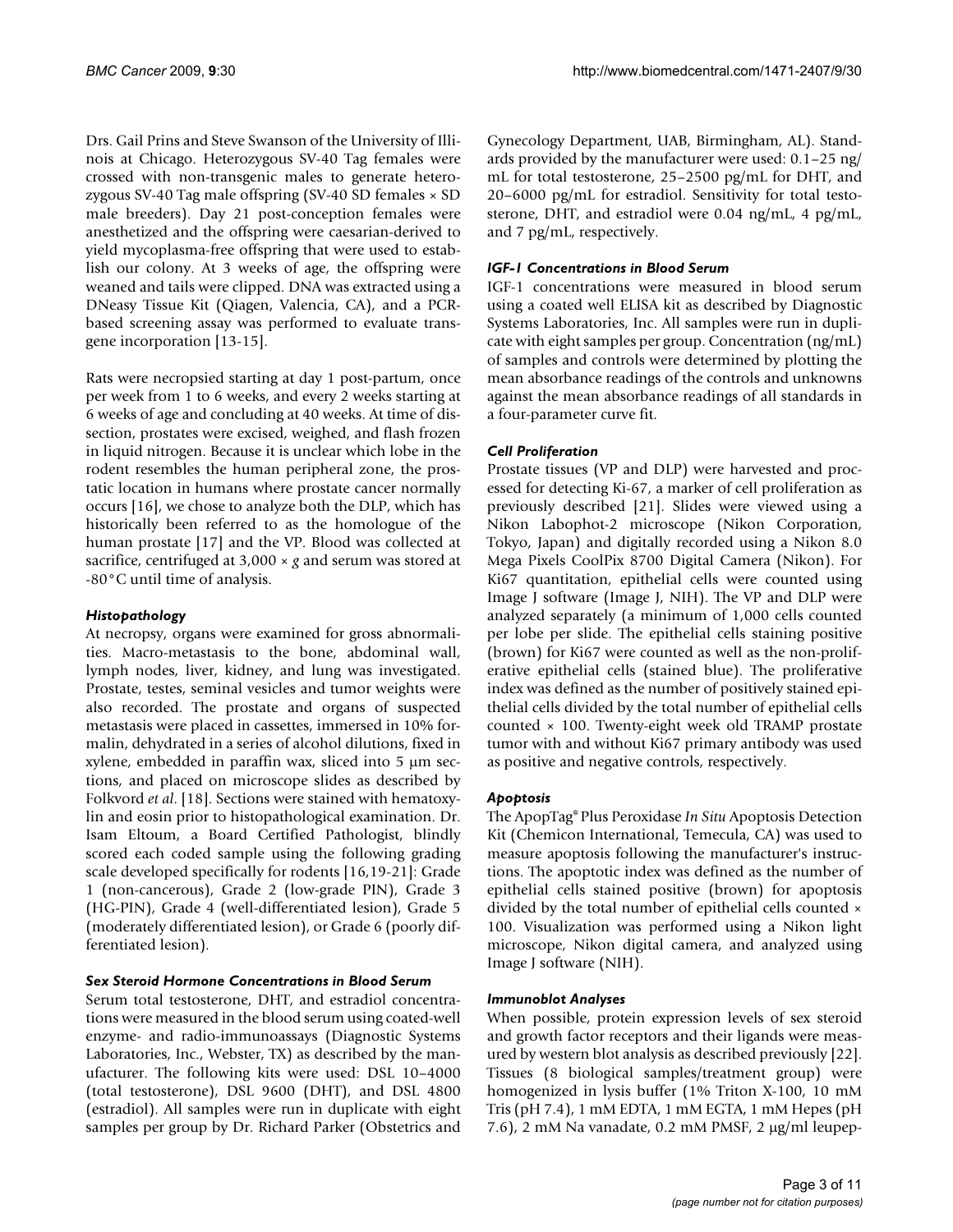tin, 2 μg/ml aprotinin). Protein concentration of each sample was determined using the Pierce BCA Protein Assay (Pierce, Rockford, IL). The same quantity of protein from each sample was separated by SDS-PAGE and transferred to a nitrocellulose membrane (BioRad, Hercules, CA). The membranes were blocked and immunoblotted with appropriate antibodies purchased from Cell Signaling Technology (Danvers, MA): total Extracellular Regulating Kinases 1 and 2 (total-ERKs 1 and 2) (#9102) and Phosphatase and Tensin Homolog (PTEN) (#9554), and from Santa Cruz Biotechnology (Santa Cruz, CA): AR (SC-816), ER-alpha (SC-7207), insulin-like growth factor-1 receptor alpha (IGF-1R-α) (SC-712), phospho-Akt 1/2/3 (SC-7985), and  $\beta$ -actin (SC-47778) was used as a loading control. Positive protein controls purchased from the suppliers of the corresponding antibodies and the use of Kaleidoscope Precision Plus Protein and Pre-stained SDS-PAGE Broad Range standards (BioRad Hercules, CA) were employed to identify the protein of interest. After incubation with HRP-conjugated secondary antibody (Cell Signaling Technology), bands were detected using chemiluminescence (Pierce) and exposed to X-ray radiography film. Band intensity was quantified using scanning densitometry.

#### *Enzyme Linked Immunosorbent Assays*

IGF-1 protein levels were quantified in the prostate by ELISA as described by Crowther *et al*. [23] with modifications [22]. Prior to analysis, kinetic curves were set up to establish zero order kinetics. Samples were run in triplicate and the absorbance at 450 nm was read in an OPTI max Microplate reader (Molecular Devices, Sunnyvale, CA). Rat liver with and without IGF-1 primary antibody was used as a positive and negative control, respectively.

#### *Statistics*

Statistical comparisons were performed using two-tailed Students t-test assuming unequal variances for immunoblot analysis and ELISA. Trend analysis was implemented to compare cell proliferation and apoptosis between nontransgenic and SV-40 Tag rats. *P* < 0.05 was considered to be significant. GraphPad™Prism 5.0 and GraphPad™ InStat 3.0 (San Diego, CA) were used to assist in statistical analysis.

## **Results**

#### *Histopathology*

*Via* the ontogeny study, we found that precursor lesion and prostate tumor progression was more rapid in the VP than the DLP of SV-40 Tag rats (Table 1). Prostates were graded normal (Grade 1) from day 1 through 1 week postpartum. However, low-grade PIN (Grade 2) quickly developed as early as 2 weeks of age in the VP and DLP. Highgrade PIN (Grade 3), the precursor to prostate adenocarci-

| Table 1: Histopathological analysis of the ventral and         |
|----------------------------------------------------------------|
| dorsolateral prostate lobes of SV-40 Tag rats fed control AIN- |
| 76A diet                                                       |

|          |   | Histopathological<br>Grades | Histopathological<br>Grades |  |
|----------|---|-----------------------------|-----------------------------|--|
| Age      | n | (Ventral Prostate)          | (Dorsolateral prostate)     |  |
| I day    | 2 | l, l                        | 1, 1                        |  |
| I week   | 4 | 1, 1, 1, 1                  | 1, 1, 1, 1                  |  |
| 2 weeks  | 6 | 2, 2, 2, 2, 2, 2            | 1, 1, 2, 2, 2, 2            |  |
| 3 weeks  | 2 | 2, 2                        | 2, 2                        |  |
| 4 weeks  | 2 | 3, 3                        | 2, 2                        |  |
| 5 weeks  | 4 | 2, 2, 3, 3                  | 1, 2, 2, 3                  |  |
| 6 weeks  | 3 | 3, 3, 3                     | 3, 3, 3                     |  |
| 8 weeks  | 5 | 3, 3, 3, 3, 3               | 3, 3, 3, 3, 3               |  |
| 10 weeks | 5 | 3, 3, 3, 4, 4               | 3, 3, 3, 3, 3               |  |
| 12 weeks | 5 | 4, 4, 4, 4, 5               | 3, 3, 3, 3, 3               |  |
| 14 weeks | 5 | 4, 4, 4, 4, 4               | 4, 4, 4, 4, 4               |  |
| 16 weeks | 5 | 4, 5, 5, 5, 5               | 3, 3, 4, 4, 4               |  |
| 18 weeks | 5 | 4, 5, 5, 5, 5               | 3, 4, 4, 4, 4               |  |
| 20 weeks | 4 | 5, 5, 5, 5                  | 4, 4, 4, 4                  |  |
| 22 weeks | 4 | 5, 5, 5, 5                  | 5, 5, 5, 5                  |  |
| 24 weeks | 4 | 5, 5, 5, 5                  | 5, 5, 5, 5                  |  |
| 26 weeks | 4 | 5, 5, 5, 6                  | 3, 5, 6, 6                  |  |
| 28 weeks | 3 | 5, 6, 6                     | 5, 5, 6                     |  |
| 30 weeks | 3 | 4, 6, 6                     | 4, 6, 6                     |  |
| 32 weeks | 3 | 5, 5, 5                     | 5, 5, 5                     |  |
| 36 weeks | з | 5, 5, 5                     | 5, 5, 5                     |  |
| 40 weeks | 4 | 5, 5, 5, 5                  | 5, 5, 5, 5                  |  |

Tissue sections were evaluated for histopathological scores of 1 (no tumor), 2 (low grade PIN), 3 (high-grade PIN), 4 (well-differentiated tumor), 5 (moderately differentiated tumor), and 6 (poorly differentiated tumor) depending on the presence and progression of lesions. Individual grades are presented for each age group and lobe.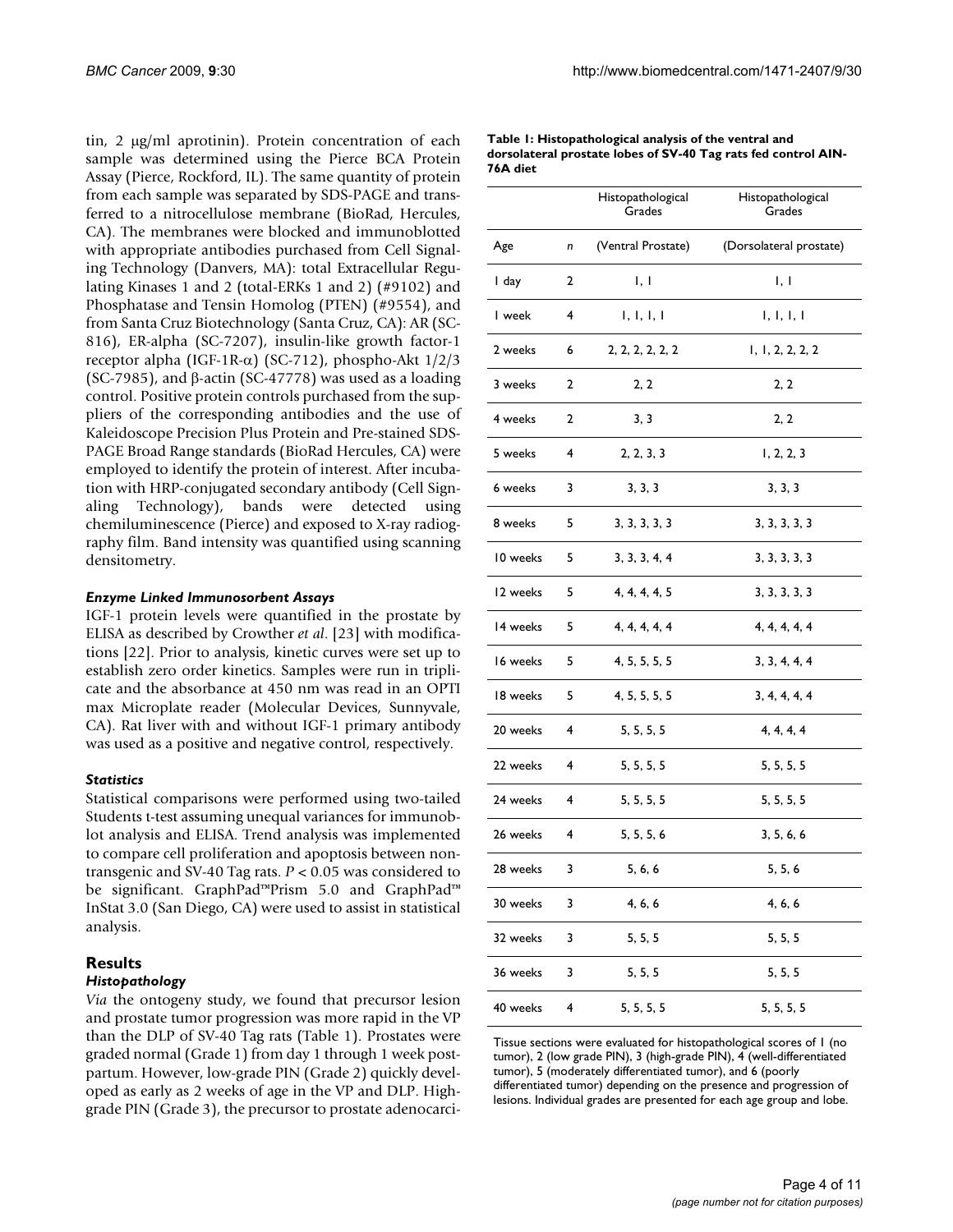noma, developed as early as 4 and 5 to 6 weeks of age in the VP and DLP, respectively. None of the animals aged 8 weeks or younger developed cancerous lesions (Grade 4 or greater).

The first incidence of prostate cancer (well-differentiated lesions/Grade 4) developed at 10 and 14 weeks of age in the VP and DLP, respectively. By 10 weeks of age, 40% of animals developed prostate cancer in the VP, whereas by 14 weeks of age 100% of animals developed prostate cancer in the DLP. In addition, 100% of the rats had prostate cancer in each lobe by 14 weeks of age. Moderately-differentiated lesions (Grade 5) developed as early as 16 and 22 weeks of age in the VP and DLP, respectively. Poorly-differentiated lesions (Grade 6) developed at 26–30 weeks of age in the VP and DLP. When one lobe demonstrated Grade 6 lesions, the other lobe usually also exhibited Grade 6 lesions. Interestingly, from 32–40 weeks only moderately-differentiated lesions (Grade 5) and not poorly differentiated lesions (Grade 6) were found. Only 5% of SV-40 Tag rats developed macroscopic prostate tumors in which prostate lobes were indistinguishable at dissection  $(3.18 \pm 2.16 \text{ grams})$ . In 30 week old SV-40 Tag rats which developed Grade 4–6 lesions without macroscopic tumors, the prostate tissue weighed  $1.27 \pm 0.19$  grams. This is to be compared to age matched non-transgenic rat prostates weighing 1.04 ± 0.20 grams. Metastasis to the pelvic lymph nodes, urethra, or kidneys was observed in less than 5% of SV-40 Tag rats at 30 weeks of age or older. Macro- or micrometastasis was not observed in any animals younger than 30 weeks of age.

## *Blood Sex Steroid Concentrations*

Circulating androgens were measured in the blood *via* immunoassay to investigate their potential role in prostate cancer etiology. In non-transgenic rats peak total testosterone concentrations were found at 12 weeks (Figure 1A). However, in SV-40 Tag rats, peak testosterone concentrations were found at 8 weeks at concentrations that were 4 fold of those in non-transgenic rats a the same age ( $p < 0.001$ ). This preceded prostate cancer development in the VP by 2 weeks in SV-40 Tag rats (Table 1). Total testosterone in the blood serum of SV-40 Tag rats at 8, 12, 20, and 30 weeks of age were significantly higher by 11-fold, 10-fold, 6-fold, and 3.3-fold, respectively, when compared to concentrations at 4 weeks of age in SV-40 Tag rats (*P* < 0.05).

In non-transgenic rats, serum DHT concentrations were highest in the prepubertal period, that is, at 4–6 weeks old (Figure 1B). Thereafter, DHT concentrations decreased. In SV-40 Tag rats, serum DHT concentrations were similar at 4–6 weeks, but at 8 weeks, DHT concentrations were found to be significantly increased 2.3-fold in the SV-40 Tag rats when compared to non-transgenic rats at the same age ( $p < 0.001$ ). Then in SV-40 Tag rats, DHT concentrations progressively decreased. Increasing DHT concentrations at 8 weeks in SV-40 Tag rats accompanied PIN development between 4 to 8 weeks of age (Figure 1B and Table 1). Calculating DHT to testosterone ratios revealed significantly higher values at 4 weeks of age when compared to 8 weeks or older in SV-40 Tag rats and non-transgenic rats (data not shown). At all ages investigated, however, there were no significant differences in DHT to testosterone ratios between transgenic and non-transgenic rats.



## **Figure 1** Androgen concentrations in the blood serum of SV-40 Tag and non-transgenic rats fed AIN-76A diet

**Androgen concentrations in the blood serum of SV-40 Tag and non-transgenic rats fed AIN-76A diet**. A) Testosterone concentrations. B) Dihydrotestosterone concentrations. Each age group had at least 5 animals per group. Values are presented as the mean ± SEM. In non-transgenic rats, androgen concentrations were not determined at 24 and 30 weeks.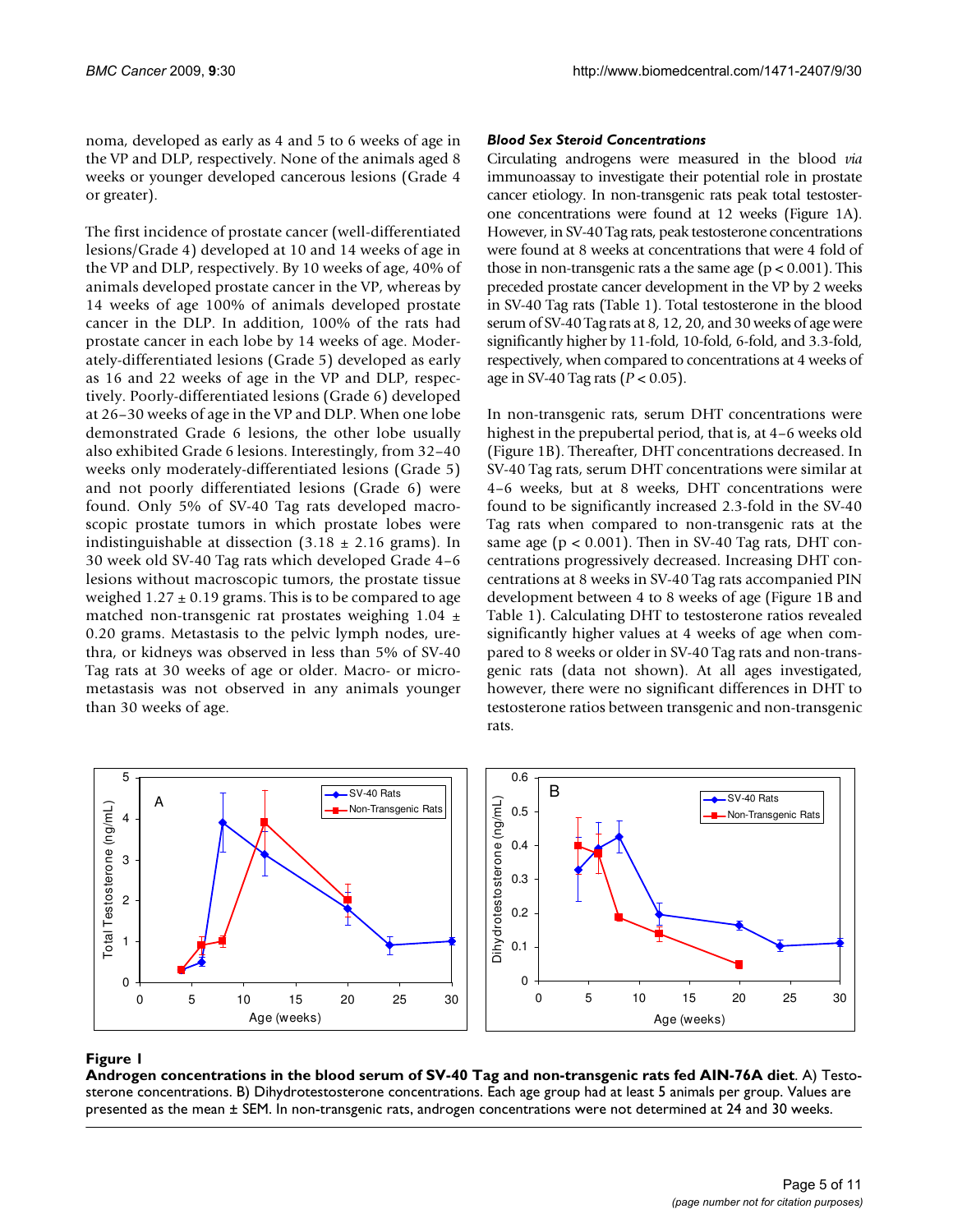Serum estradiol 17-β concentrations in non-transgenic rats were highest at 6 to 8 weeks, and then gradually decreased (Figure 2). In the SV-40 Tag rats, serum estradiol 17-β concentrations at 4, 6, 8 and 12 weeks were significantly lower than those in non-transgenic rats at these same ages (*P* < 0.05). Thereafter, serum estradiol 17-β from SV-40 Tag rats increased to concentrations similar to those of non-transgenic rats at 20 to 30 weeks. In nontransgenic compared to SV-40 Tag rats, estrogen to testosterone ratios were calculated to be 24 and 5.5 fold higher at 4 and 8 weeks, respectively. At other times that were investigated, the estrogen to testosterone ratios were not significantly different. From 4 weeks through 20 weeks, the estrogen to DHT ratios were 2–4 fold higher in nontransgenic compared to SV-40 Tag rats.

## *IGF-1 Concentrations in Blood Serum*

IGF-1 concentrations in the blood of non-transgenic and SV-40 Tag rats were found to be lowest at the youngest age investigated, 4 weeks postpartum (Figure 3). In non-transgenic rats, IGF-1 concentrations increased 2-fold and peaked at 12 weeks, and then gradually decreased with age. In the SV-40 Tag rats, serum IGF-1 concentrations significantly increased by 3-fold between 4 and 6 weeks of age (*P* < 0.05), increased steadily thereafter, and peaked at 20 to 30 weeks of age. Thereafter, serum IGF-1 concentrations significantly decreased by 2.5 fold at 36–40 weeks of peak concentrations. Only at 4 weeks postpartum were serum IGF-1 concentrations found to be significantly different between SV-40 Tag and non-transgenic rats with the concentrations being two fold less in the SV-40 Tag rats (P  $< 0.05$ ).

## *Cell Proliferation and Apoptosis*

Cell proliferation and apoptosis were investigated at different ages to gain insight into critical stages of prostate



## Figure 2

**Estrogen concentrations in the blood serum of SV-40 Tag and non-transgenic rats fed AIN-76A diet**. Each age group had at least 5 animals per group. Values are presented as the mean ± SEM.



Figure 3

**Insulin-like Growth Factor-1 concentrations in the blood serum of SV-40 Tag and non-transgenic rats fed AIN-76A diet**. Each age group had at least 5 animals per group. Values are presented as the mean ± SEM.

cancer development. Trend analysis demonstrated that starting at 2 weeks postpartum, cell proliferative indices were significantly higher in the VP and DLP of SV-40 Tag rats than in non-transgenic rats  $(P < 0.05)$  (Figure 4). At



## Figure 4

**Cell proliferation as determined by immunohistochemical staining of Ki-67 in the ventral and dorsolateral prostates of SV-40 Tag and non-transgenic rats fed AIN-76A diet**. Each age group had at least 3 transgenic and 2 non-transgenic animals per group. Values are presented as total number of proliferating epithelial cells divided by total number of epithelial cells  $\times$  100  $\pm$  SEM. Picture inserts are examples of brown staining for Ki-67 in ventral prostates of 32 week old rats. A) Example of rare proliferating cells (brown staining – arrow) for KI-67 in ventral prostate from 12 week old non-transgenic rat. B) Numerous proliferating Ki-67 positive cells (brown stain) in ventral prostate of a SV-40 Tag rat; a prostatic duct with high grade intra-epithelial lesion showing marked tufting, papillary formation, nuclear crowding and high nuclear cytoplasmic ratio.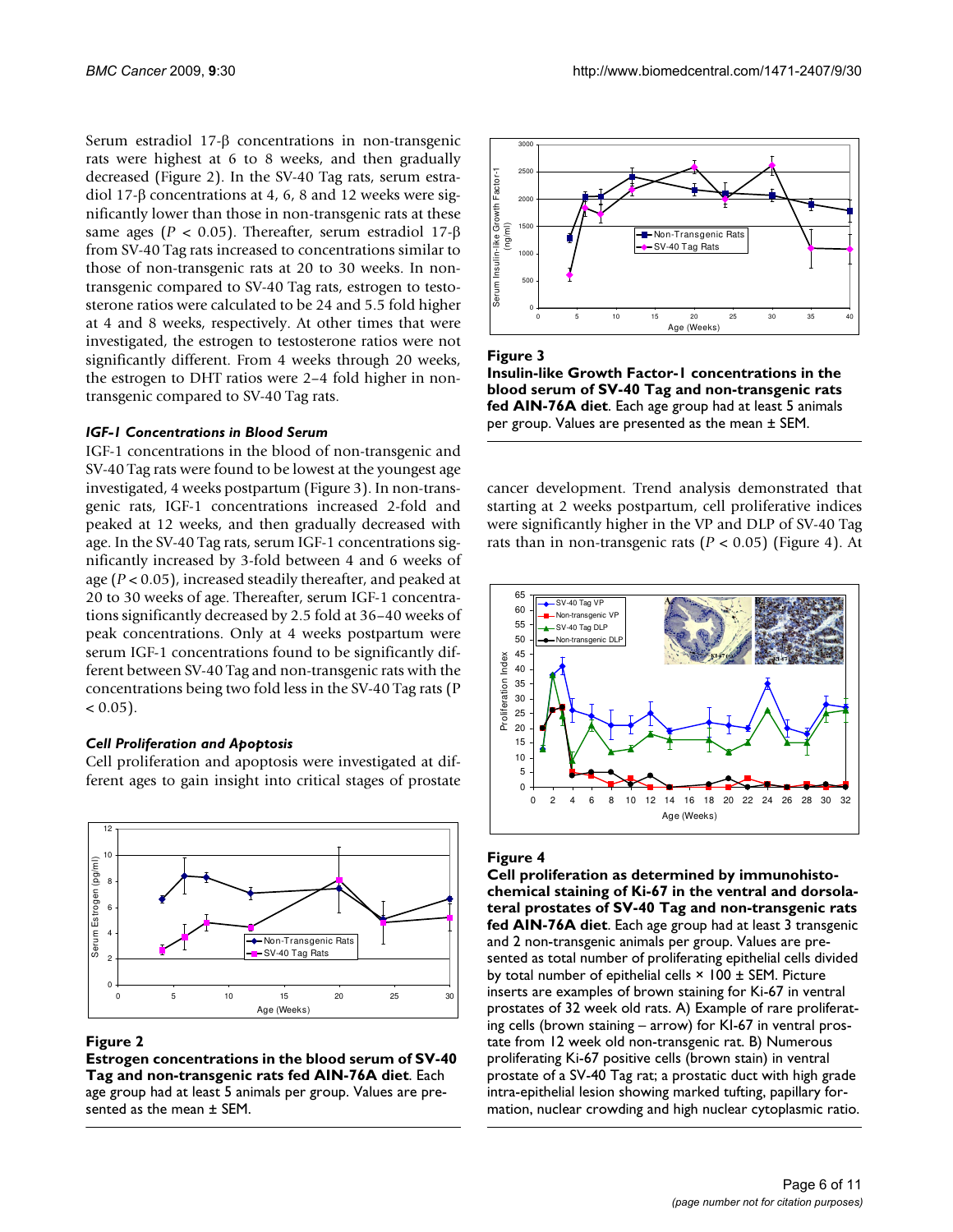10 weeks of age, when 100% of the rats had developed high grade-PIN, cell proliferation was 7-fold and 13 fold higher in the VP and DLP of SV-40 Tag rats than in those of non-transgenic rats. Furthermore, at 12 weeks of age, the cell proliferative indices in the VP and DLP of SV-40 Tag rats were 50 fold and 4.5 fold higher than those in non-transgenic rats. The increase in cell proliferation in SV-40 Tag versus non-transgenic rat prostate continued through the time of necropsy at 30–32 weeks where the proliferation indices were 54 and 51 fold higher in the VP and DLP, respectively. The picture inserts in Figure 4 illustrate typical staining for the Ki-67 protein in the VP of 12 week old SV-40 Tag and non-transgenic rats.

At all ages investigated, apoptotic indices were higher in VP and DLP of SV-40 rats than in non-transgenic rats. At 10 weeks of age, apoptotic index in the VP of SV-40 Tag rats was 3.8% compared to less than 0.01% in the VP of non-transgenic rats (Figure 5). The lowest apoptotic indices in the VP of SV-40 Tag rats were observed between 12– 14 weeks of age, the stretch of time in which 100% of animals develop prostate cancer. The picture inserts illustrate typical staining for apoptotic cells in the VP of 12 week



## Figure 5

**Apoptosis in the ventral and dorsolateral prostates of SV-40 Tag and non-transgenic rats fed control AIN-76A diet, starting at day one**. Each age group had at least 3 transgenic and 2 non-transgenic animals per group. Values are presented as total number of apoptotic epithelial cells divided by total number of epithelial cells  $\times$  100  $\pm$  SEM. Picture inserts are examples of brown staining for apoptotic cells in ventral prostates of 32 week old A) non-transgenic rats and B) SV-40 Tag rats. In A: a normal prostatic duct lined by cuboidal-to-columnar epithelial cells that have abundant cytoplasm and uniform non-overlapping nuclei (green staining). There are infrequent apoptotic cells (brown staining – arrow). In B: numerous apoptotic bodies with solid mass of tumor, minimal glandular formation, nuclear crowding and cells with high nuclear cytoplasmic ratio.

old SV-40 Tag rats and non-transgenic rats. Similarly, the lowest apoptotic indices in the DLP of SV-40 Tag rats occurred at 14 weeks of age, at the time that prostate cancer developed in the DLP.

## *Biomarker Regulation*

After observing high rate of cell proliferation coupled with low apoptosis, specifically at 12–14 weeks of age when compared to the proliferative and apoptotic indices at younger and older ages in the VP of SV-40 Tag rats, we investigated protein biomarkers. AR protein expression in the VP, but not the DLP, of SV-40 Tag rats was significantly increased by 85% when compared to those in non-transgenic rats (Table 2). In the VP and DLP of 12 week old SV-40 Tag rats, we found that protein expression of ER-alpha was significantly down-regulated by approximately 50% compared to the VP and DLP of non-transgenic rats. IGF-1 protein expressions in the VP and DLP of SV-40 Tag rats were significantly increased when compared to non-transgenic rats by 10% and 46%, respectively. Moreover, IGF-1R protein expression in the VP and DLP were significantly up-regulated by 153% and 38% in SV-40 Tag rats compared to non-transgenic rats. In addition, total-ERKs 1 and 2 protein expressions in the VP of SV-40 Tag rats were significantly increased by 3-fold. Likewise, total-ERKs 1 and 2 protein expressions in the DLP were significantly up-regulated by 1.7-fold and 1.6-fold, respectively when compared to those in non-transgenic rats.

## **Discussion**

The detailed ontogeny study revealed that prostate cancer in SV-40 Tag rats developed first and most extensively in the VP as contrasted to the TRAMP (mouse) model where prostate cancer is reported to originate in the DP/DLP [20,24]. From our ontogeny study in SV-40 Tag rats, we found that low grade PIN (Grade 2) developed as early as two weeks in the VP and DLP. This is 2 weeks earlier than had been previously reported [14]. High-grade PIN (Grade 3), the precursor to prostate adenocarcinoma, was observed as early as 4 weeks in the VP and at 5 to 6 weeks in the DLP. The first incidence of prostate cancer (well-differentiated lesions – Grade 4) developed at 10 and 14 weeks of age in the VP and DLP, respectively. By 12 weeks of age 100% of SV-40 Tag rats developed prostate cancer in the VP, whereas it was not until 14 weeks of age that 100% animals developed prostate cancer (Grade 4) in the DLP. Hence, this detailed ontogeny study revealed that prostate cancer occurred 3–5 weeks earlier than at 15 weeks of age as previously reported for SV-40 Tag rats [25]. In contrast, PIN and invasive adenocarcinoma developed in TRAMP mice at 10 and 18 weeks of age, respectively [26]. Even though SV-40 Tag rats are larger than TRAMP mice (526 grams and 36 grams, respectively at 30 weeks), prostate tumors are larger in TRAMP mice  $(7.59 \pm 0.1.49)$ grams) when compared to prostate tumors/lesions in SV-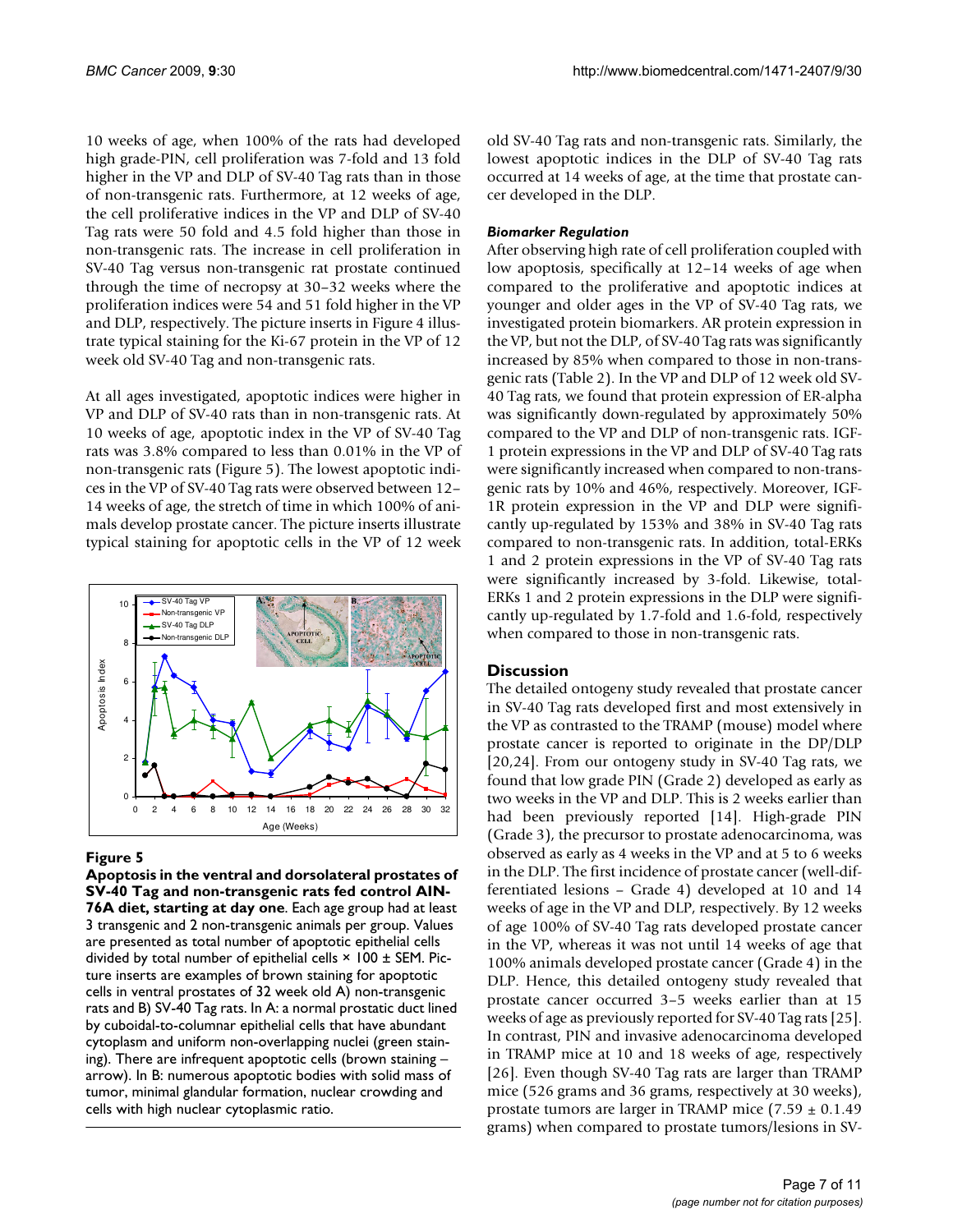|                                                   | Non-transgenic Ventral<br>Prostate | SV-40 Tag Ventral Prostate | Non-transgenic<br><b>Dorsolateral Prostate</b> | SV-40 Tag Dorsolateral<br>Prostate |
|---------------------------------------------------|------------------------------------|----------------------------|------------------------------------------------|------------------------------------|
| Androgen Receptor                                 | $100 \pm 12$                       | $185 \pm 22$ *             | $100 \pm 7$                                    | $116 \pm 11$                       |
| Estrogen Receptor-alpha                           | $100 \pm 6$                        | $49 \pm 7$ *               | $100 \pm 9$                                    | $51 \pm 7^*$                       |
| Insulin-like Growth Factor-                       | $100 \pm 3$                        | $110 \pm 4*$               | $100 \pm 2$                                    | $146 \pm 6*$                       |
| Insulin-like Growth Factor-<br>I-alpha Receptor   | $100 \pm 3$                        | $253 \pm 32*$              | $100 \pm 6$                                    | $138 \pm 3*$                       |
| Total-Extracellular<br><b>Regulating Kinase-I</b> | $100 \pm 5$                        | $302 \pm 64*$              | $100 \pm 19$                                   | $174 \pm 21*$                      |
| Total-Extracellular<br><b>Regulating Kinase-2</b> | $100 \pm 4$                        | $298 \pm 58$ **            | $100 \pm 16$                                   | $157 \pm 16*$                      |

**Table 2: Biomarker protein expressions in the prostate lobes of 12 week old non-transgenic and SV-40 Tag rats**

Protein expressions were determined by immunoblot analysis, except for IGF-1 levels that were determined by ELISA (*n* = 6 per group). Protein expressions for non-transgenic rats were set to 100 and those of transgenic rats are presented as percent of non-transgenic rats ± SEM. \**P* < 0.05 and \*\**P* < 0.01 compared to non-transgenic rats by two-tailed Students t test.

40 Tag rats ( $1.71 \pm 0.37$  grams). Furthermore, when one considers prostate weights in non-transgenic mice  $(83 \pm 9)$ mg) and non-transgenic rats  $(1.04 \pm 0.20 \text{ gram})$  at 30 weeks, this results in prostate tumor to prostate tissue weight increases of 91 fold in mice and 1.6 fold in rats. The differences in prostate cancer origin, progression and tumor size in these models illustrates the fact that despite both being driven by the probasin/SV-40 Tag transgene, there are stark differences in the development of prostate cancer in these two rodent model.

Based on the ontogeny study, we chose 12 weeks of age as time at which to kill rats for future mechanism of action studies since these animals were transitioning from high grade-PIN to prostate adenocarcinoma. For future chemoprevention studies, we suggest 30 weeks of age to sacrifice rats since the majority of animals at this age have developed poorly differentiated tumors, but not severe morbidity. Animals aged 32–40 weeks were not observed with poorly differentiated tumors, most likely due to the fact that several animals over the age of 30 weeks died because of disease progression and related factors prior to their designated sacrifice date.

Testosterone concentrations were lowest in the youngest animals investigated (4 weeks old), peaked at 8 and 12 weeks in SV-40 Tag and non-transgenic rats, respectively, and declined thereafter to level off at 24 to 30 weeks of age. DHT concentrations were moderately high at 4 weeks of age, peaked at 8 weeks in SV-40 Tag rats, and decreased thereafter, with the lowest concentrations at 24 to 30 weeks. Comparing blood androgen levels at 8 weeks, we found the testosterone and DHT concentrations to be 3.9fold and 2.3-fold higher in SV-40 Tag rats than in nontransgenic rats. Since the androgen levels peak at 8 weeks, it is quiet plausible that increasing high concentrations of these androgens in the SV-40 Tag rats at time of high grade-PIN facilitates early prostate cancer development (well differentiated lesions). These changes may lay the foundation and provide the optimal environment for further prostate cancer progression.

As reviewed by Prins *et al*., researchers have speculated that estrogens may play a role in prostate cancer causation and promotion [27]. Our assay of estradiol-17β in blood showed that at 4–12 weeks, non-transgenic rats compared to SV-40 Tag rats had two fold more serum estradiol. Although the estrogen to DHT ratio, but not the estrogen to testosterone ratio, increased in non-transgenic rats and SV-40 Tag rats as a function of age, this ratio was constantly higher in non-transgenic rats compared to SV-40 Tag rats. Therefore, the estrogen to androgen ratio was not correlated with prostate cancer development in the SV-40 Tag rats compared to non-transgenic rats. Testosterone concentrations (free and conjugated testosterone) in the blood serum were consistent with previously reported levels in SV-40 Tag rats [28-30], whereas DHT and estradiol concentrations in SV-40 Tag rats have yet to be published. Moreover, testosterone and DHT concentrations, as well as DHT to testosterone ratios in the blood serum of Sprague Dawley non-transgenic rats, were within range of previously reported values [31-33].

Elevated levels of blood IGF-1 have been associated with an increased risk of advanced stage prostate cancer [7,34- 36]. Contrary to what might be expected, serum IGF-1 lev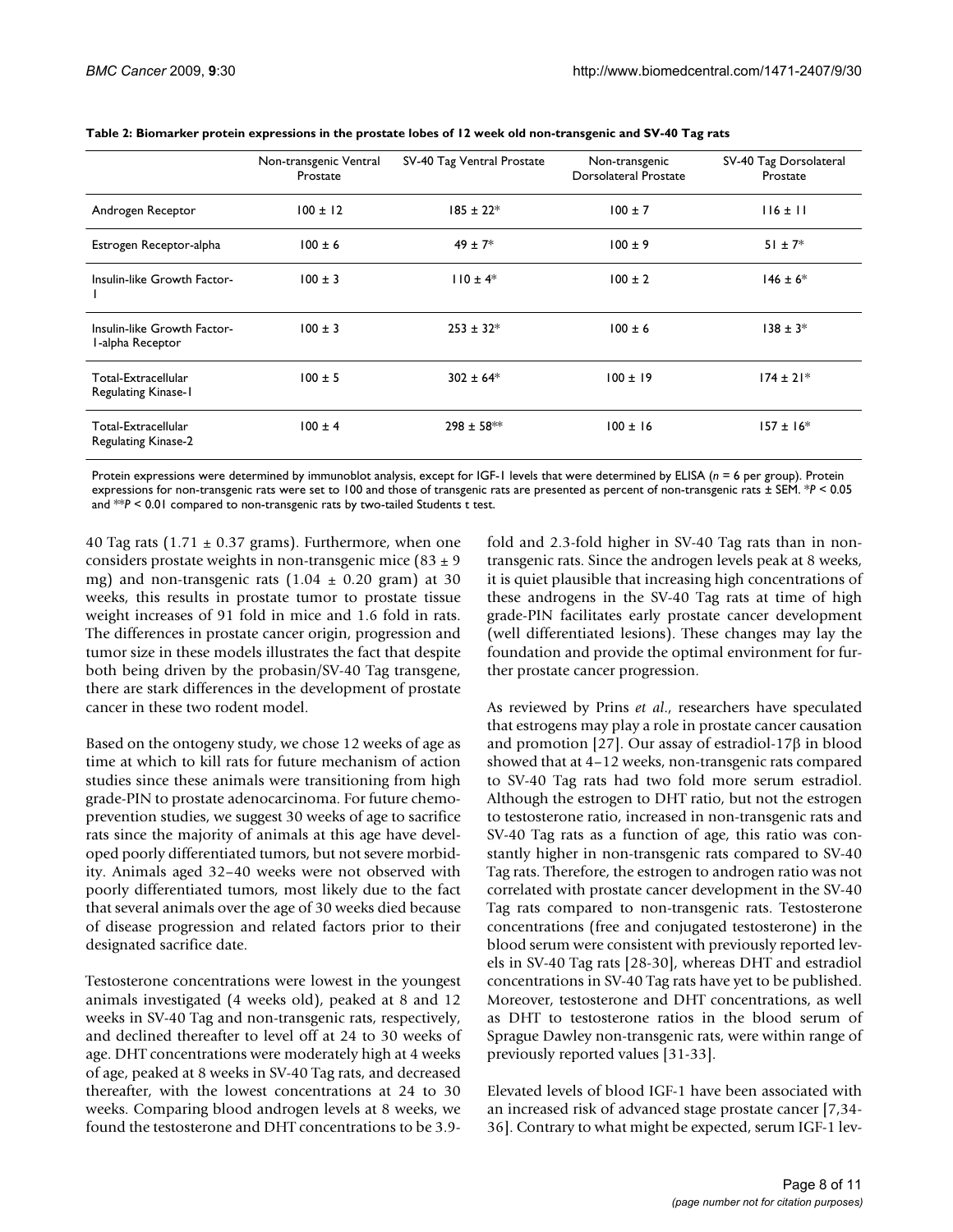els were not the highest later in life during the progression to poorly differentiated (advanced) prostate cancer in the SV-40 Tag rats. Despite a poorly differentiated tumor frequency of 66% at 30 weeks of age, serum IGF-1 concentrations gradually declined after 30 weeks of age. The lowest post-pubertal levels were noted in the oldest animals (40 weeks of age). IGF-1 levels in the blood serum of SV-40 Tag rats as they aged mimicked the pattern observed in non-transgenic rats and humans but at higher concentrations. This demonstrates that IGF-1 levels in the blood serum may not be the optimal marker for cancer progression in this model, but simply reflects IGF-1 production from the liver [37].

Because high levels of sex steroids and growth factors can often lead to changes in cell turnover, we measured cell proliferation and apoptosis. Cell proliferation in nontransgenic rats was similar in the VP and DLP. Likewise, in SV-40 Tag rats, cell proliferation was similar in the VP and DLP, but cell proliferation was significantly higher in prostates of SV-40 Tag rats (1.5- to 54-fold higher, the latter in adult animals). Specifically, proliferation was significantly higher in the VP at an earlier age (2 weeks postpartum) than in the DLP (6 weeks). Increased cell proliferation is consistent with high grade-PIN and eventually cancer lesions developing earlier in the VP than in the DLP.

Apoptotic indices were similar in the VP and DLP of nontransgenic rats and in the VP and DLP of SV-40 Tag rats. However, there was a significantly higher rate of apoptosis in prostates of SV-40 Tag rats compared to non-transgenic rats. We speculate that the increase in apoptosis occurs as a consequence of increased cell proliferation and DNA damaged cells being less stable and more prone to cell death. The onset of apoptosis followed the initial surge in cell proliferation and concomitant with low grade PIN development in both the VP and DLP. Most striking is the dramatic decreases in apoptosis from 10–14 weeks in the VP and from 12 to 18 weeks in the DLP. This mirrors the transition from high grade-PIN to well differentiated lesions (cancer). Hence, the increase in cell proliferation and decrease in apoptosis correlate very well with cancer formation in SV-40 Tag rats.

After noting changes in cell proliferation and apoptosis between SV-40 Tag and non-transgenic rats, we investigated proteins that could serve as biomarkers of action. AR protein expression in the VP was higher in 12 week old SV-40 Tag rats when compared to non-transgenic rats. Coupling up-regulated AR with the fact that testosterone and DHT concentrations were higher in SV-40 Tag rats makes a strong case for increased cell proliferation in the prostate and of prostate tumor development in this animal model. Also, we found ER-alpha protein expression

was decreased in both the VP and DLP of SV-40 Tag rats. Concomitantly, we found significantly lower serum estrogen concentrations in SV-40 Tag rats at 4–12 weeks. These lower serum estrogen concentrations can be interrupted as reduced potential for estrogen action in SV-40 Tag prostate and perhaps reduced anti-androgenic action.

IGF-1 levels in the VP and DLP were elevated in SV-40 Tag rats compared to those in non-transgenic rats. Therefore, IGF-1 in the prostate tissue appears to be an important protein involved in prostate cancer development in this model. In addition to the growth factor ligand IGF-1 being altered, IGF-1R and total-ERKs 1 and 2 protein expressions were up-regulated in the VP when SV-40 Tag rats were compared to non-transgenic rats. Taken together, the up-regulation of the AR, IGF-1 signaling proteins, and their downstream effectors (ERKs) suggest a potential mechanism for prostate cancer development in the SV-40 Tag rat model. Therefore, chemopreventive and therapeutic agents with the ability to modulate these pathways make attractive candidates for prevention and therapy in this model.

The SV-40 Tag rat and TRAMP models are similar in some respects. As observed in humans, prostate cancer in SV-40 rats is initiated early in life [14,38]. In both models, the SV-40 large T antigen is under control of the probasin promoter allowing androgen-regulated protein expression specific to the epithelium of the prostate. Transformation in the prostate occurs when the SV-40 large T antigen acts as an oncoprotein *via* interactions with retinoblastoma [39] and p53 tumor suppressor gene products [40,41]. The small t antigen may also play a role in promotion by interacting with protein phosphatases [42].

## **Conclusion**

The SV-40 Tag rat provides an alternative transgenic rodent model of prostate cancer. Our ontogeny study demonstrates that transition from PIN to well differentiated tumor formation occurs from 10 to 12 weeks in the VP and at 14 weeks in the DLP of SV-40 Tag rats. The development of prostate cancer first in the VP of SV-40 rats is to be contrasted to that in TRAMP mice where it first develops in the DLP. An advantage of the SV-40 Tag rat over the TRAMP model is that prostates at 12 weeks in the former are 25 times as large  $(781 \pm 50 \text{ mg})$  as compared in the latter  $(31 \pm 2 \text{ mg})$ , allowing for a greater number of mechanism of action experiments to be conducted using fewer animals. Although the cost of housing rats is roughly twice as expensive as mice, the ability to use fewer animals reduces the overall cost in the long run.

The SV-40 Tag rat displays other unique characteristics including reported complete androgen dependence, low metastasis, and androgen-independent metastasizing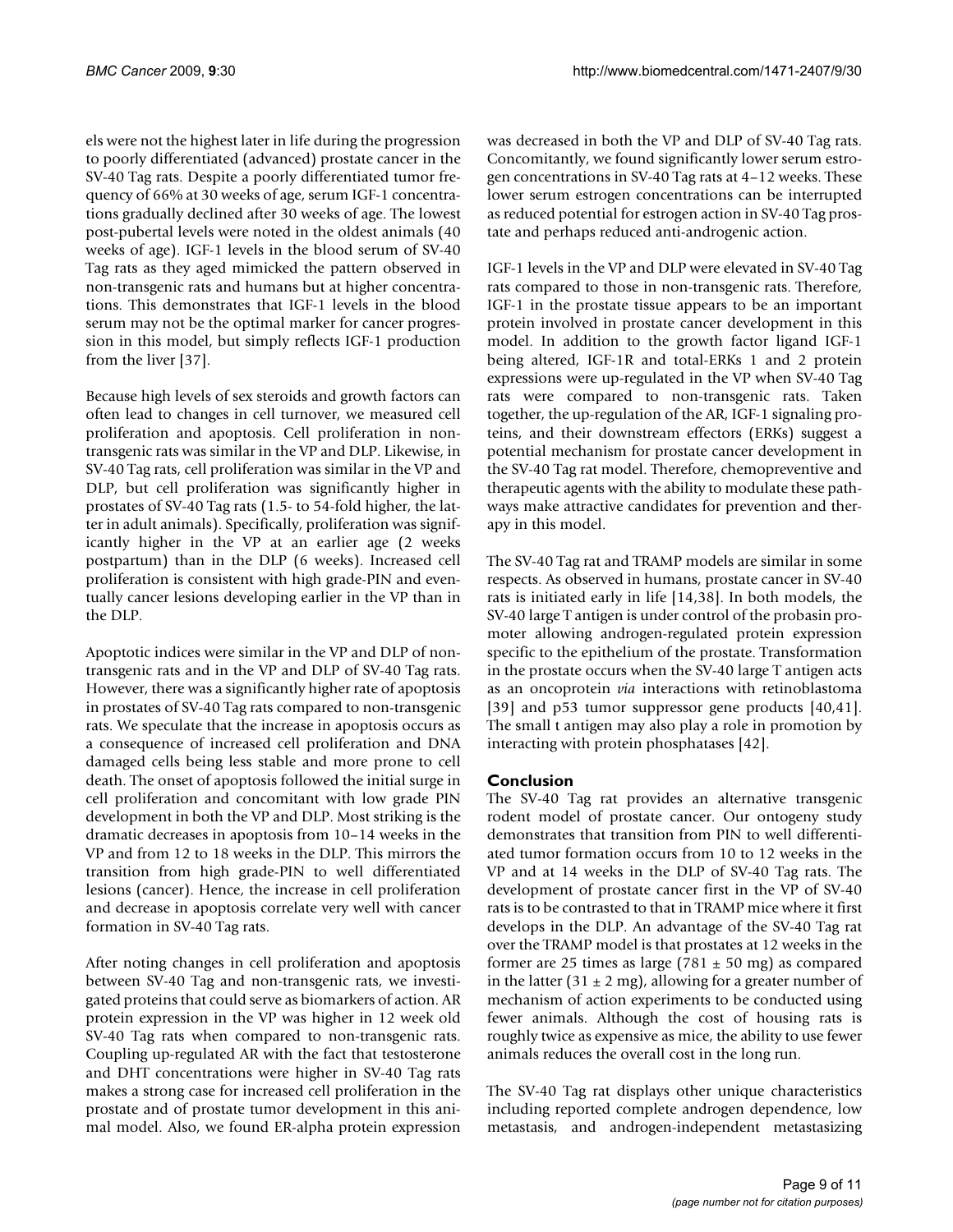taste bud neuroblastomas [43]. In fact, Asamoto *et al*. reported that castration at 20 weeks of age (after prostate tumors had developed) caused complete regression and involution of these adenocarcinomas and earlier castration at 5 weeks of age completely inhibited prostate adenocarcinomas [14]. More detailed studies are merited to confirm this important characteristic. In contrast, castrated 12 week old TRAMP mice still developed poorly differentiated tumors with metastatic potential [15,44]. When castrated at 4 weeks of age (prior to high grade-PIN development), some TRAMP mice developed androgenindependent prostate cancer. Although the SV-40 Tag rat may never replace the TRAMP model, it is an additional model that can be tailored to specific studies. In the TRAMP model, the ability to progress to androgen independence [15,44,45], allows it to be used to study late stage prostate cancer. On the other hand, because of its reported androgen dependence [14] and the fact that most human prostate cancer is androgen dependent before androgen ablation treatment, the SV-40 Tag rat model could be useful in studying early stage prostate cancer. The models compliment each other. It is currently unknown which lobe in the rat prostate is homologous to the peripheral zone, where prostate cancer occurs in the humans. Therefore, both the DLP and VP should be investigated. Since prostate cancer develops first and to the greatest degree in the DP/DLP of the TRAMP model, it is an ideal model to study prostate cancer in that portion of the prostate. On the other hand, prostate cancer develops first and most extensively in the VP prostate of SV-40 Tag rats, thus providing a basis to study prostate cancer in the VP with this model.

## **Abbreviations**

AR: androgen receptor; DHT: dihydrotestosterone; DLP: dorsolateral prostate; ELISA: enyme-linked immunosorbent assay; ERK: extracellular regulating kinase; ER-alpha: Estrogen receptor-alpha; IGF: insulin growth factor; IGF-1R: IGF-1 receptor; MAPK: mitogen-activated protein kinase; PIN: prostatic intraepithelial neoplasia; SV-40 Tag: Simian Virus large T antigen; TRAMP: Transgenic Adenocarcinoma Mouse Prostate; VP: ventral prostate.

## **Competing interests**

The authors declare that they have no competing interests.

## **Authors' contributions**

CEH, LMC, BJP and JW carried out the ontogeny study, cell proliferation and apoptosis assays, and analysis of protein expression for mechanism of action. IAE analyzed and interpreted the pathology data. CH drafted the manuscript and LMC, BJP and JW assisted in writing the manuscript. TS provided permission to use the SV-40 Tag model and CAL proposed the study design and assisted in writing the manuscript. All authors read and approved the final manuscript.

#### **Acknowledgements**

We thank Drs. Gail Prins and Steve Swanson of the University of Illinois at Chicago for providing us with SV-40 Tag rats. Furthermore, we thank Dr. Rene Desmond (UAB) for statistical assistance and Dr. Richard Parker (UAB) for steroid hormone analysis. This research was supported by NIH-NCI-P20-CA93753-03. CEH was supported by a National Cancer Institute Cancer Prevention and Control Training Program (NCI Grant CA 47888).

#### **References**

- 1. **American Cancer Society Global Cancer Facts and Figures.** *American Cancer Society. Atlanta, GA* 2007.
- 2. Huggins C, Hodges CV: **[Studies on prostatic cancer: I. The](http://www.ncbi.nlm.nih.gov/entrez/query.fcgi?cmd=Retrieve&db=PubMed&dopt=Abstract&list_uids=12050481) [effect of castration, of estrogen and of androgen injection on](http://www.ncbi.nlm.nih.gov/entrez/query.fcgi?cmd=Retrieve&db=PubMed&dopt=Abstract&list_uids=12050481) serum phosphatases in metastatic carcinoma of the pros[tate. 1941.](http://www.ncbi.nlm.nih.gov/entrez/query.fcgi?cmd=Retrieve&db=PubMed&dopt=Abstract&list_uids=12050481)** *The Journal of Urology* 2002, **168:**9-12.
- 3. Imperato-McGinley J, Guerrero L, Gautier T, Peterson RE: [Steroid](http://www.ncbi.nlm.nih.gov/entrez/query.fcgi?cmd=Retrieve&db=PubMed&dopt=Abstract&list_uids=4432067) **[5alpha-reductase deficiency in man: an inherited form of](http://www.ncbi.nlm.nih.gov/entrez/query.fcgi?cmd=Retrieve&db=PubMed&dopt=Abstract&list_uids=4432067)** [male pseudohermaphroditism.](http://www.ncbi.nlm.nih.gov/entrez/query.fcgi?cmd=Retrieve&db=PubMed&dopt=Abstract&list_uids=4432067) **186(1470):**1213-1215.
- 4. Gann PH, Hennekens CH, Ma J, Longcope C, Stampfer MJ: **Prospective study of sex hormone levels and risk of prostate cancer.** *Journal of the National Cancer Institute* 1996, **88:**118-1126.
- 5. Eaton NE, Reeves GK, Appleby PN, Key TJ: **[Endogenous sex hor](http://www.ncbi.nlm.nih.gov/entrez/query.fcgi?cmd=Retrieve&db=PubMed&dopt=Abstract&list_uids=10362098)[mones and prostate cancer: a quantitative review of pro](http://www.ncbi.nlm.nih.gov/entrez/query.fcgi?cmd=Retrieve&db=PubMed&dopt=Abstract&list_uids=10362098)[spective studies.](http://www.ncbi.nlm.nih.gov/entrez/query.fcgi?cmd=Retrieve&db=PubMed&dopt=Abstract&list_uids=10362098)** *British Journal of Cancer* 1999, **80:**930-934.
- Prins GS, Birch L, Habermann H, Chang WY, Tebeau C, Putz O, Bieberich C: **[Influence of neonatal estrogens on rat prostate](http://www.ncbi.nlm.nih.gov/entrez/query.fcgi?cmd=Retrieve&db=PubMed&dopt=Abstract&list_uids=11800163) [development.](http://www.ncbi.nlm.nih.gov/entrez/query.fcgi?cmd=Retrieve&db=PubMed&dopt=Abstract&list_uids=11800163)** *Reproduction, Fertility, and Development* 2001, **13:**241-252.
- 7. Chan JM, Stampfer MJ, Ma J, Gann P, Gaziano JM, Pollak M, Giovannucci E: **[Insulin-like growth factor-I \(IGF-I\) and IGF binding](http://www.ncbi.nlm.nih.gov/entrez/query.fcgi?cmd=Retrieve&db=PubMed&dopt=Abstract&list_uids=12122101) [protein-3 as predictors of advanced-stage prostate cancer.](http://www.ncbi.nlm.nih.gov/entrez/query.fcgi?cmd=Retrieve&db=PubMed&dopt=Abstract&list_uids=12122101)** *Journal of the National Cancer Institute* 2002, **94:**1099-1106.
- 8. Torring N, Vinter-Jensen L, Pedersen SB, Sorensen FB, Flyvbjerg A, Nexo E: **[Systemic administration of insulin-like growth factor](http://www.ncbi.nlm.nih.gov/entrez/query.fcgi?cmd=Retrieve&db=PubMed&dopt=Abstract&list_uids=9186364) [I \(IGF-I\) causes growth of the rat prostate.](http://www.ncbi.nlm.nih.gov/entrez/query.fcgi?cmd=Retrieve&db=PubMed&dopt=Abstract&list_uids=9186364)** *The Journal of Urology* 1997, **158:**222-227.
- 9. Ruan W, Powell-Braxton L, Kopchick JJ, Kleinberg DL: **[Evidence](http://www.ncbi.nlm.nih.gov/entrez/query.fcgi?cmd=Retrieve&db=PubMed&dopt=Abstract&list_uids=10218945) [that insulin-like growth factor I and growth hormone are](http://www.ncbi.nlm.nih.gov/entrez/query.fcgi?cmd=Retrieve&db=PubMed&dopt=Abstract&list_uids=10218945) [required for prostate gland development.](http://www.ncbi.nlm.nih.gov/entrez/query.fcgi?cmd=Retrieve&db=PubMed&dopt=Abstract&list_uids=10218945)** *Endocrinology* 1999, **140:**1984-1989.
- 10. Tennant MK, Thrasher JB, Twomey PA, Drivdahl RH, Birnbaum RS, Plymate SR: **Protein and messenger ribonucleic acid (mRNA) for the type 1 insulin-like growth factor (IGF) receptor is decreased and IGF-II mRNA is increased in human prostate carcinoma compared to benign prostate epithelium.** *The Journal of Clinical Endocrinology and Metabolism* 1996, **81:**3774-3782.
- 11. Robinson MJ, Cobb MH: **[Mitogen-activated protein kinase path](http://www.ncbi.nlm.nih.gov/entrez/query.fcgi?cmd=Retrieve&db=PubMed&dopt=Abstract&list_uids=9069255)[ways.](http://www.ncbi.nlm.nih.gov/entrez/query.fcgi?cmd=Retrieve&db=PubMed&dopt=Abstract&list_uids=9069255)** *Current Opinion in Cell Biology* 1997, **9:**180-186.
- 12. Yeh S, Lin HK, Kang HY, Thin TH, Lin MF, Chang C: **[From HER2/](http://www.ncbi.nlm.nih.gov/entrez/query.fcgi?cmd=Retrieve&db=PubMed&dopt=Abstract&list_uids=10318905) [Neu signal cascade to androgen receptor and its coactiva](http://www.ncbi.nlm.nih.gov/entrez/query.fcgi?cmd=Retrieve&db=PubMed&dopt=Abstract&list_uids=10318905)tors: a novel pathway by induction of androgen target genes [through MAP kinase in prostate cancer cells.](http://www.ncbi.nlm.nih.gov/entrez/query.fcgi?cmd=Retrieve&db=PubMed&dopt=Abstract&list_uids=10318905)** *Proceedings of the National Academy of Sciences of the United States of America* 1999, **96:**5458-5463.
- 13. Greenberg NM, DeMayo F, Finegold MJ, Medina D, Tilley WD, Aspinall JO, Cunha GR, Donjacour AA, Matusik RJ, Rosen JM: **[Prostate](http://www.ncbi.nlm.nih.gov/entrez/query.fcgi?cmd=Retrieve&db=PubMed&dopt=Abstract&list_uids=7724580) [cancer in a transgenic mouse.](http://www.ncbi.nlm.nih.gov/entrez/query.fcgi?cmd=Retrieve&db=PubMed&dopt=Abstract&list_uids=7724580)** *Proceedings of the National Academy of Sciences of the United States of America* 1995, **92:**3439-3443.
- 14. Asamoto M, Hokaiwado N, Cho YM, Takahashi S, Ikeda Y, Imaida K, Shirai T: **[Prostate carcinomas developing in transgenic rats](http://www.ncbi.nlm.nih.gov/entrez/query.fcgi?cmd=Retrieve&db=PubMed&dopt=Abstract&list_uids=11406539) [with SV40 T antigen expression under probasin promoter](http://www.ncbi.nlm.nih.gov/entrez/query.fcgi?cmd=Retrieve&db=PubMed&dopt=Abstract&list_uids=11406539) [control are strictly androgen dependent.](http://www.ncbi.nlm.nih.gov/entrez/query.fcgi?cmd=Retrieve&db=PubMed&dopt=Abstract&list_uids=11406539)** *Cancer Research* 2001, **61:**4693-4700.
- 15. Wang J, Eltoum IE, Lamartiniere CA: [Genistein chemoprevention](http://www.ncbi.nlm.nih.gov/entrez/query.fcgi?cmd=Retrieve&db=PubMed&dopt=Abstract&list_uids=17367528) **[of prostate cancer in TRAMP mice.](http://www.ncbi.nlm.nih.gov/entrez/query.fcgi?cmd=Retrieve&db=PubMed&dopt=Abstract&list_uids=17367528)** *Journal of Carcinogenesis* 2007, **6:**3.
- 16. Shappell SB, Thomas GV, Roberts RL, Herbert R, Ittmann MM, Rubin MA, Humphrey PA, Sundberg JP, Rozengurt N, Barrios R, Ward JM, Cardiff RD: **[Prostate pathology of genetically engineered](http://www.ncbi.nlm.nih.gov/entrez/query.fcgi?cmd=Retrieve&db=PubMed&dopt=Abstract&list_uids=15026373)**